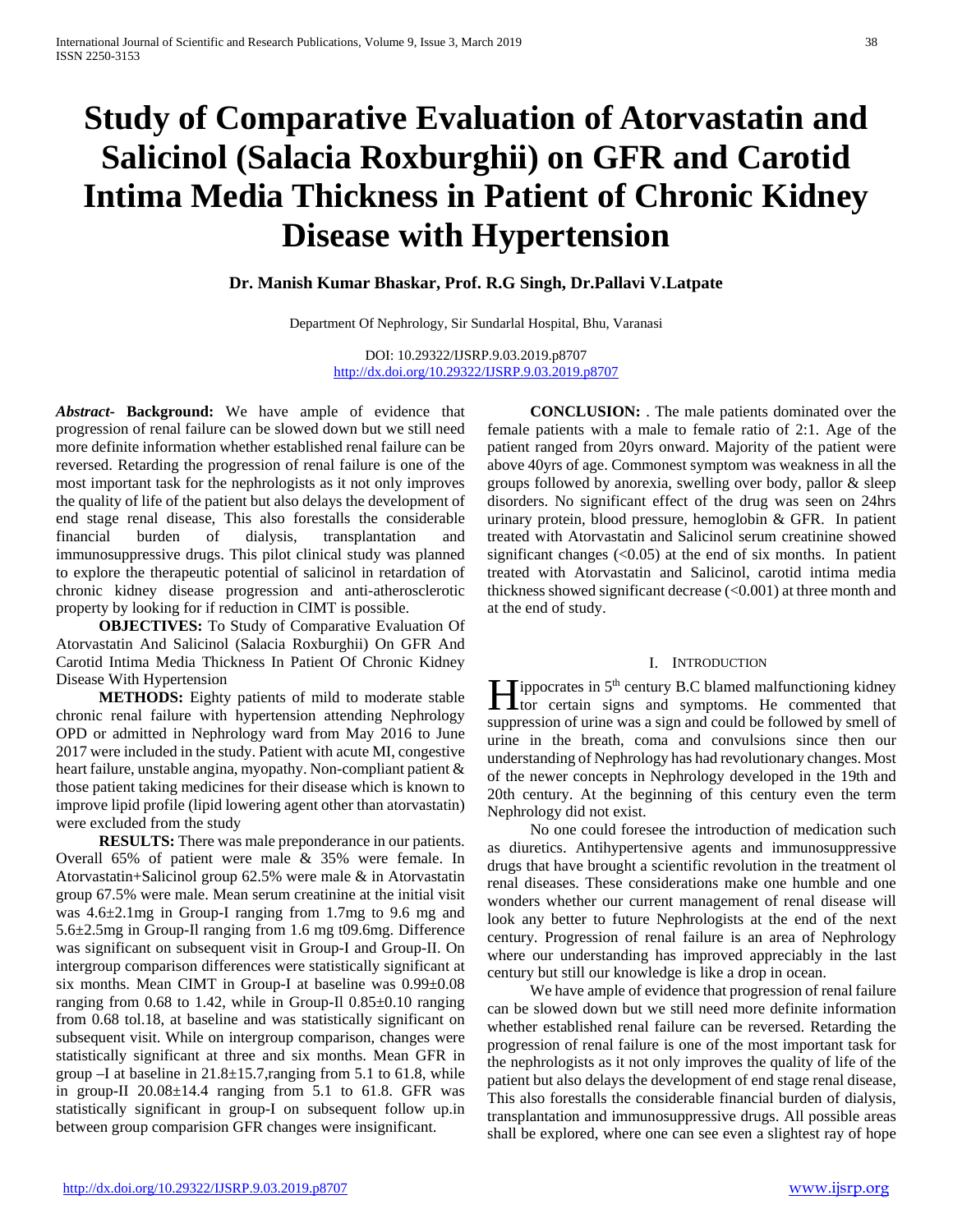new drugs for retardation or reversing the progression of renal failure of It is with this motive that we looked towards traditional medicines, which have followers of allopathic system mostly received step motherly treatment from the of medicine.

 This pilot clinical study was planned to explore the therapeutic potential of salicinol in retardation of chronic kidney disease progression and anti-atherosclerotic property by looking for if reduction in CIMT is possible.

 In various experimental and clinical studies it has been demonstrated that salacia species containing salicinol has shown anti-inflammatory, Anti proteinuric and Hypolipidemic action with improvement in endothelial dysfunction. With these property the anti-inflammatory anti proteinuric and anti-atherosclerotic property of salicinol along with Adiponectin enhancing potential of salicinol has been evaluated in the present clinical trial.

 In view of the need for the drugs to retard or reverse the progression of renal failure and atherosclerosis scavenzing property and also in view of the unchartered wealth of traditional medicines which is found in India, this study was planned to explore the therapeutic potentials of the traditional medicines in case of chronic renal failure especially with respect to retarding its progression and atherosclerosis scavenging properties.

## II. MATERIAL AND METHODS

 The present study was conducted in the Department of Nephrology, Institute of Medical Sciences, Banaras Hindu University, Varanasi. Eighty patients of mild to moderate stable chronic renal failure with hypertension attending Nephrology OPD or admitted in Nephrology ward from May 2016 to June 2017 were included in the study. Patient with acute MI, congestive heart failure, unstable angina, myopathy. Non-compliant patient & those patient taking medicines for their disease which is known to improve lipid profile (lipid lowering agent other than atorvastatin) were excluded from the study.

 Initially patients were explained in detail about the experimental nature of the drugs and plan of study and only willing patient were included in the study after signing of the written consent. Before starting the drugs a through history was taken and clinical examination was done. The patients were then subjected to baseline urine, hematological, biochemical and immunological investigation.Subsequently patients were allocated randomly to one of the two groups, the first group consisted of patient treated with atorvastatin salicinol and second group was treated with atorvastatin only.

## III. OSERVATIONS:

 Ninety five patients of mild to moderate chronic renal failure with abnormal lipid profile were included in the study. Each was randomized to two groups. Group-I was treated with Atorvastatin & Salicinol, Group-Il with Atorvastatin. Overall 80 patients completed the six months follow-up and were finally included in the study. Atorvastatin and Salicinol group finally had 40 patients and there were 40 patients in Atorvastatin group.

| Sex                           | Group 1 |      | Group 2 |      |
|-------------------------------|---------|------|---------|------|
|                               | No.     | $\%$ | No.     | $\%$ |
| Male                          | 25      | 62.5 | $27\,$  | 67.5 |
| Female                        | 15      | 37.5 | 13      | 32.2 |
| Total<br>$\sim$ $\sim$ $\sim$ | 40      | 100  | 40      | 100  |

## **Table 1: Sex wise distribution in group 1 and group 2**

 $X^2 = 0.220$ ; p = 0.639

There was male preponderance in our patients. Overall 65% of patient were male & 35% were female. In Atorvastatin+Salicinol group 62.5% were male & in Atorvastatin group 67.5% were male.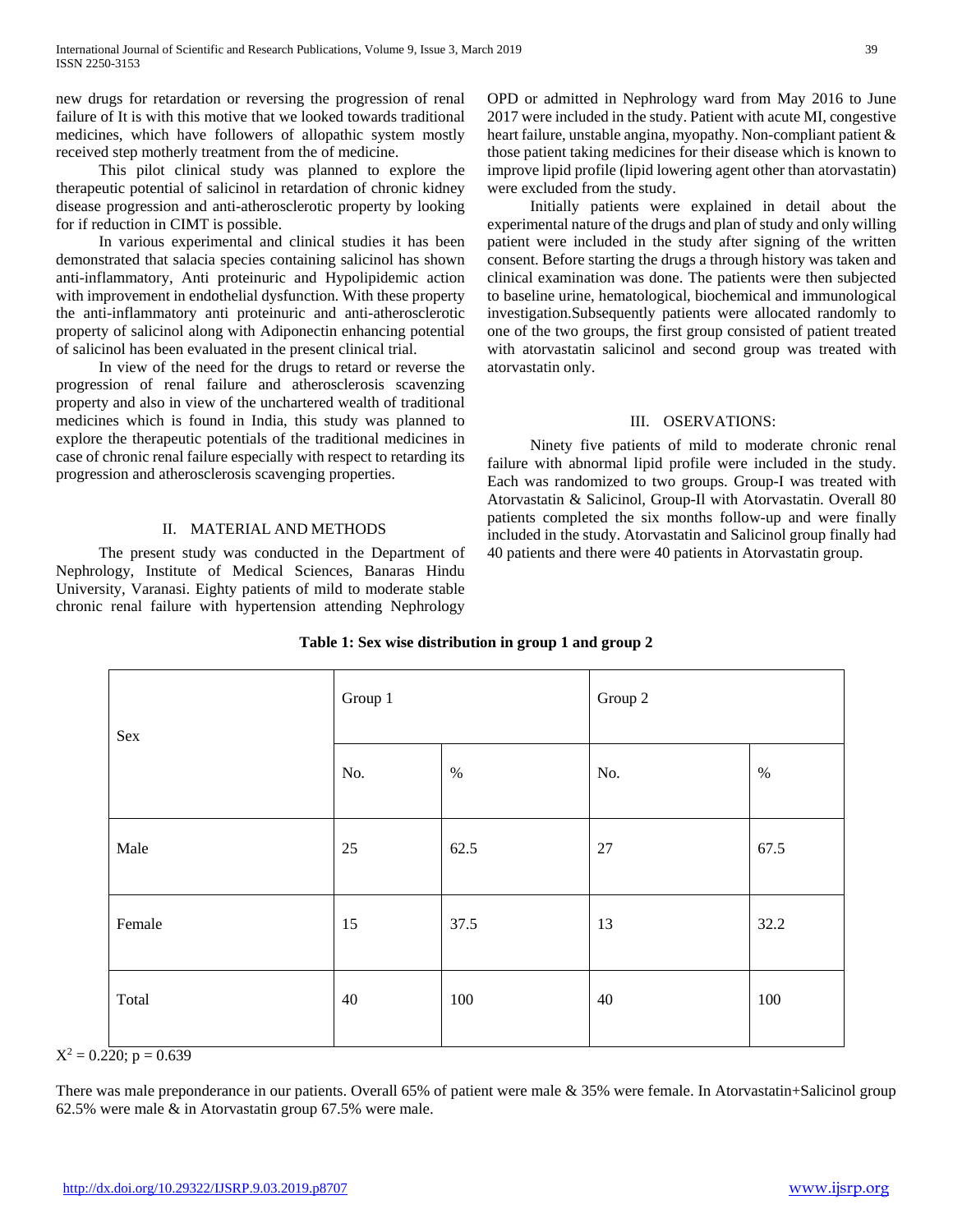



**Table 2: Age wise distribution in group 1 and group 2**

| Age group (years) | Group 1 |               | Group 2 |  |
|-------------------|---------|---------------|---------|--|
|                   | No.     | $\frac{6}{6}$ | No.     |  |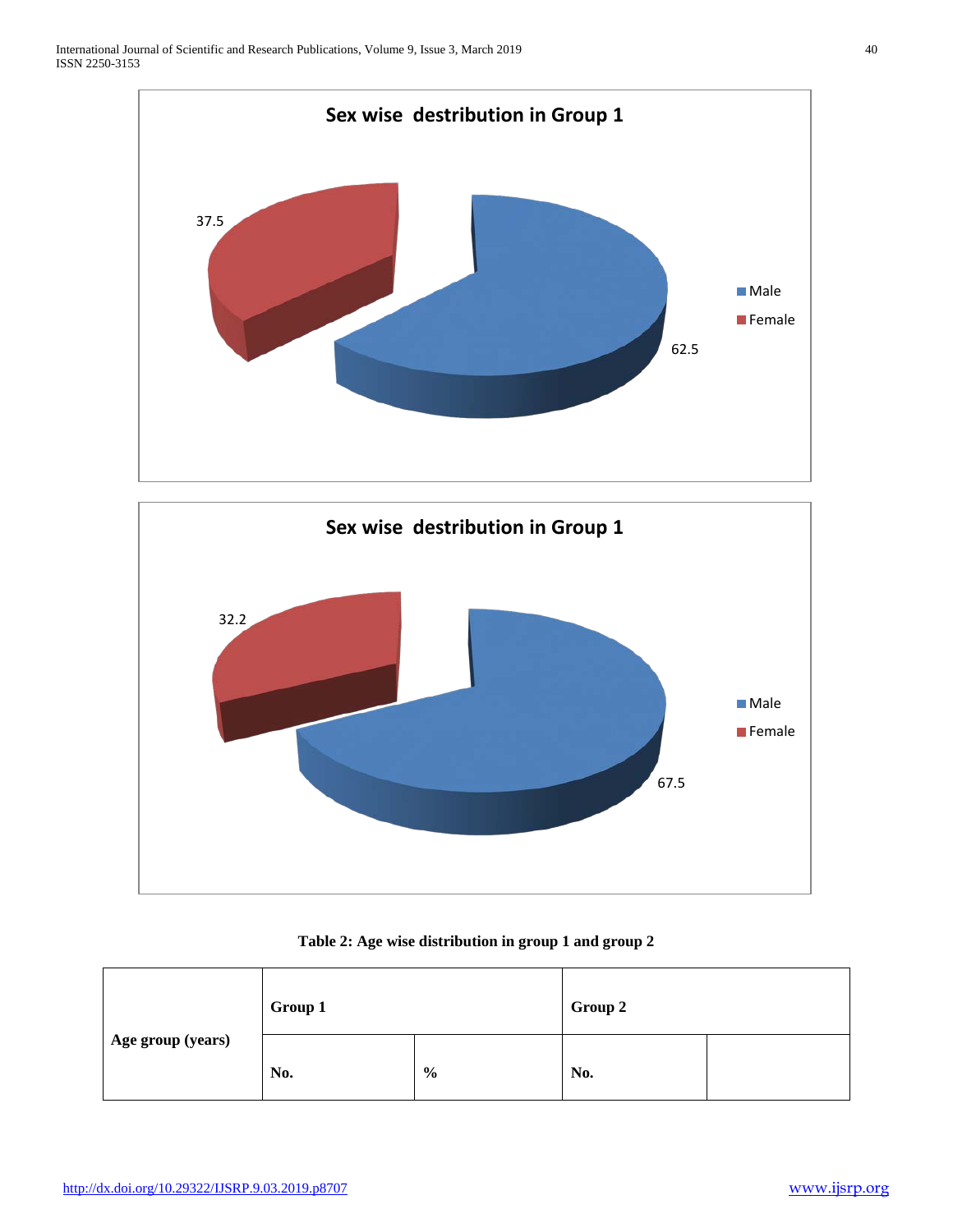| <b>Total</b> | 40             | <b>100</b> | 40               | <b>100</b> |
|--------------|----------------|------------|------------------|------------|
| $>60$        | $10\,$         | 25         | $\overline{7}$   | 17.5       |
| $51-60$      | 13             | 32.5       | 13               | 32.5       |
| $41-50$      | 12             | 30         | 17               | 42.5       |
| $31 - 40$    | $\overline{4}$ | 10         | $\boldsymbol{0}$ |            |
| $20 - 30$    | $\mathbf{1}$   | 2.5        | $\mathfrak{Z}$   | $7.5$      |

 Age of patient ranged from 20 years onwards. Mean age of patient in group-I was 53.9yrs ranging from 23yrs to 80yrs while mean age of pt. in group[I was 51.7yrs ranging from 23 yrs. to 68 yrs. Mean age of patients in various groups were well matched and there was no significant statistical difference.

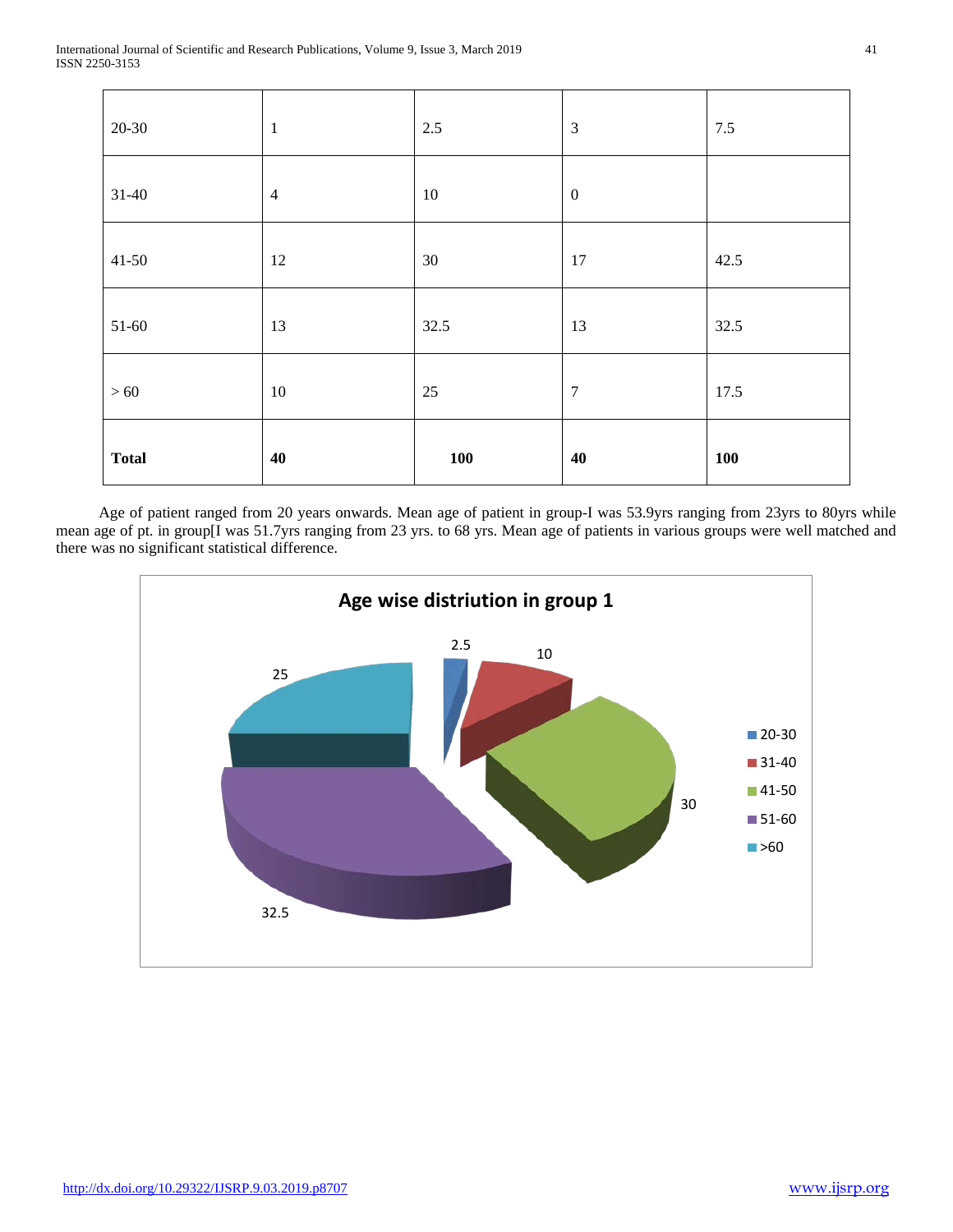

| Table 5 : Comparison of systolic Blood pressure (mmHg) between groups And Within Group at base line and on successive |  |
|-----------------------------------------------------------------------------------------------------------------------|--|
| follow up                                                                                                             |  |

| Group   |                  | <b>Systolic Blood pressure (Mean+-SD)</b> |                 | Within the group<br>comparison paired 't' test |                   |
|---------|------------------|-------------------------------------------|-----------------|------------------------------------------------|-------------------|
|         | 0 month          | 3 month                                   | 6 month         | $0 \text{ vs } 3$                              | $0 \text{ vs } 6$ |
| Group 1 | $173.4 \pm 21.8$ | $142.5+9.9$                               | $131.0 \pm 6.2$ | 14.2<br>P < 0.001                              | 13.7<br>P<0.001   |
| Group 2 | $156.5 \pm 12.1$ | $136.6 \pm 6.2$                           | $128.8 \pm 5.3$ | 16.4<br>P < 0.001                              | 14.3<br>P < 0.001 |
| t-value | 4.280            | 3.214                                     | 1.694           |                                                |                   |
| p-value | < 0.001          | 0.002                                     | 0.094           |                                                |                   |

**Table 6: Comparison of Diastolic blood pressure (mmhg) between Groups and within group on successive follow up**

| Group   | <b>DBP(Mean</b> ±SD) |              | Within the group<br>comparison paired 't' test |                     |                          |
|---------|----------------------|--------------|------------------------------------------------|---------------------|--------------------------|
|         | 0 Month              | 3 month      | 6 month                                        | $0 \text{ vs } 3$   | $0 \text{ vs } 6$        |
| Group 1 | $99.4 \pm 10.8$      | $89.7 + 6.5$ | $83.7 + 3.7$                                   | 11.110<br>P < 0.001 | 10.794<br>P<0.001        |
| Group 2 | $94.5 + 6.8$         | $85.3 + 4.8$ | $82.3 + 3.0$                                   | 15.937<br>P<0.001   | 12.334<br>P<0.001        |
| t-value | 2.418                | 3.424        | 1.838                                          |                     |                          |
| p-value | 0.018                | 0.001        | 0.070                                          |                     | $\overline{\phantom{a}}$ |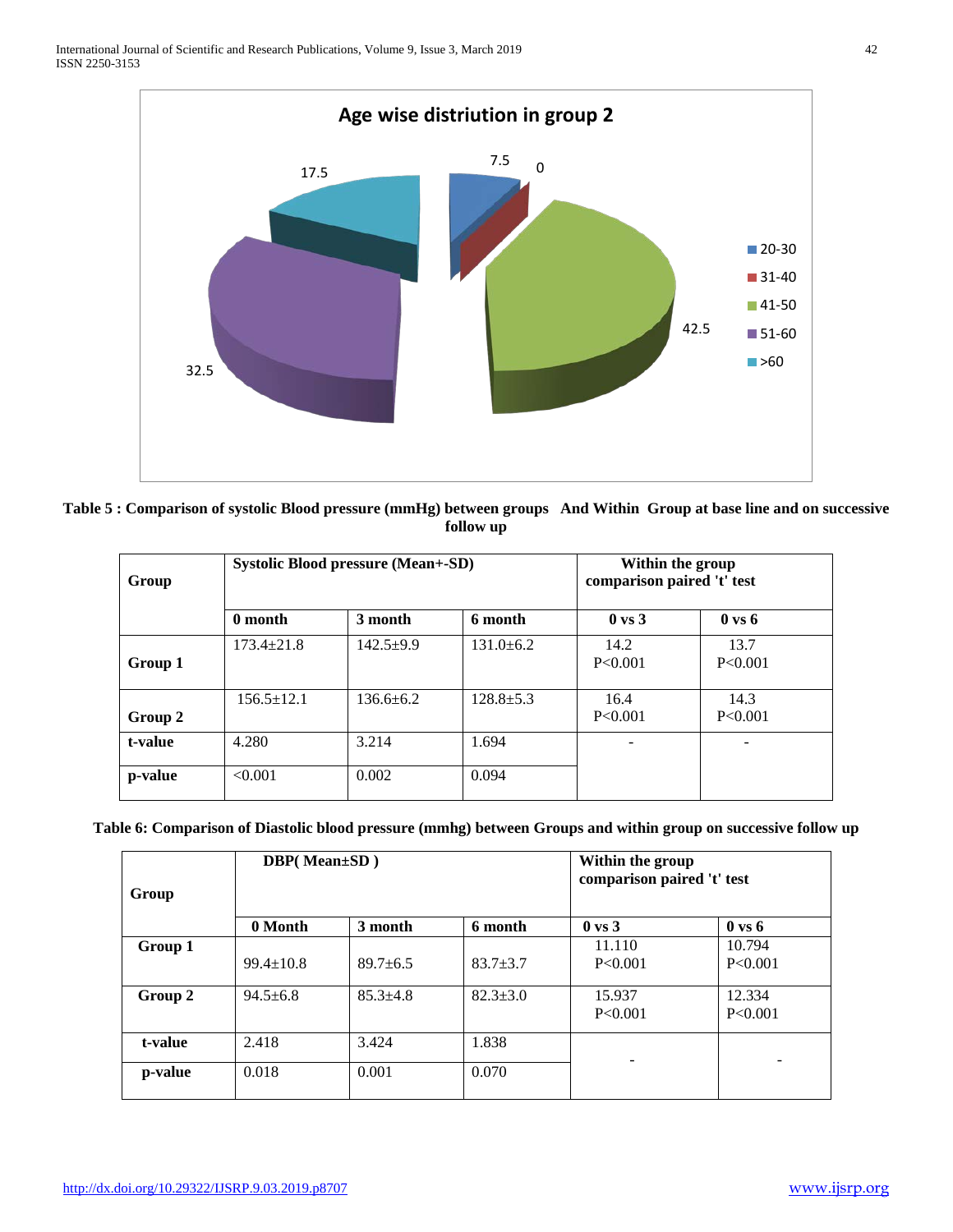Systolic and diastolic blood pressure in Group-I were  $173.5\pm21.8$  and  $99.4\pm10.8$  mm of Hg before the start of the drug & there was statistically significant change on subsequent visit. The systolic & Group-Il were 156.5±12.1 and 94.55±6.9 respectively significant changes was seen on subsequent visit. There was significant difference between the groups with respect to systolic and diastolic blood pressure.





# **Table 9: Comparison of Creatinine between groups and within group on successive follow up.**

| Group   | <b>Creatinine (Mean+-SD)</b> |             |               | Within the group<br>comparison paired 't' test |                          |
|---------|------------------------------|-------------|---------------|------------------------------------------------|--------------------------|
|         | 0 month                      | 3 month     | 6 month       | $0 \text{ vs } 3$                              | $0 \text{ vs } 6$        |
|         | $4.6 + 2.1$                  | $5.3 + 2.5$ | $5.4 + 2.1$   | $-3.074$                                       | 4.279                    |
| Group 1 |                              |             |               | $P=0.004$                                      | P<0.001                  |
|         | $5.6 \pm 2.5$                | $6.3 + 3.0$ | $6.8 \pm 3.4$ | $-1.700$                                       | $-2.194$                 |
| Group 2 |                              |             |               | $P=0.097$                                      | $P=0.034$                |
| t-value | $-2.026$                     | $-1.696$    | $-2.271$      |                                                | $\overline{\phantom{0}}$ |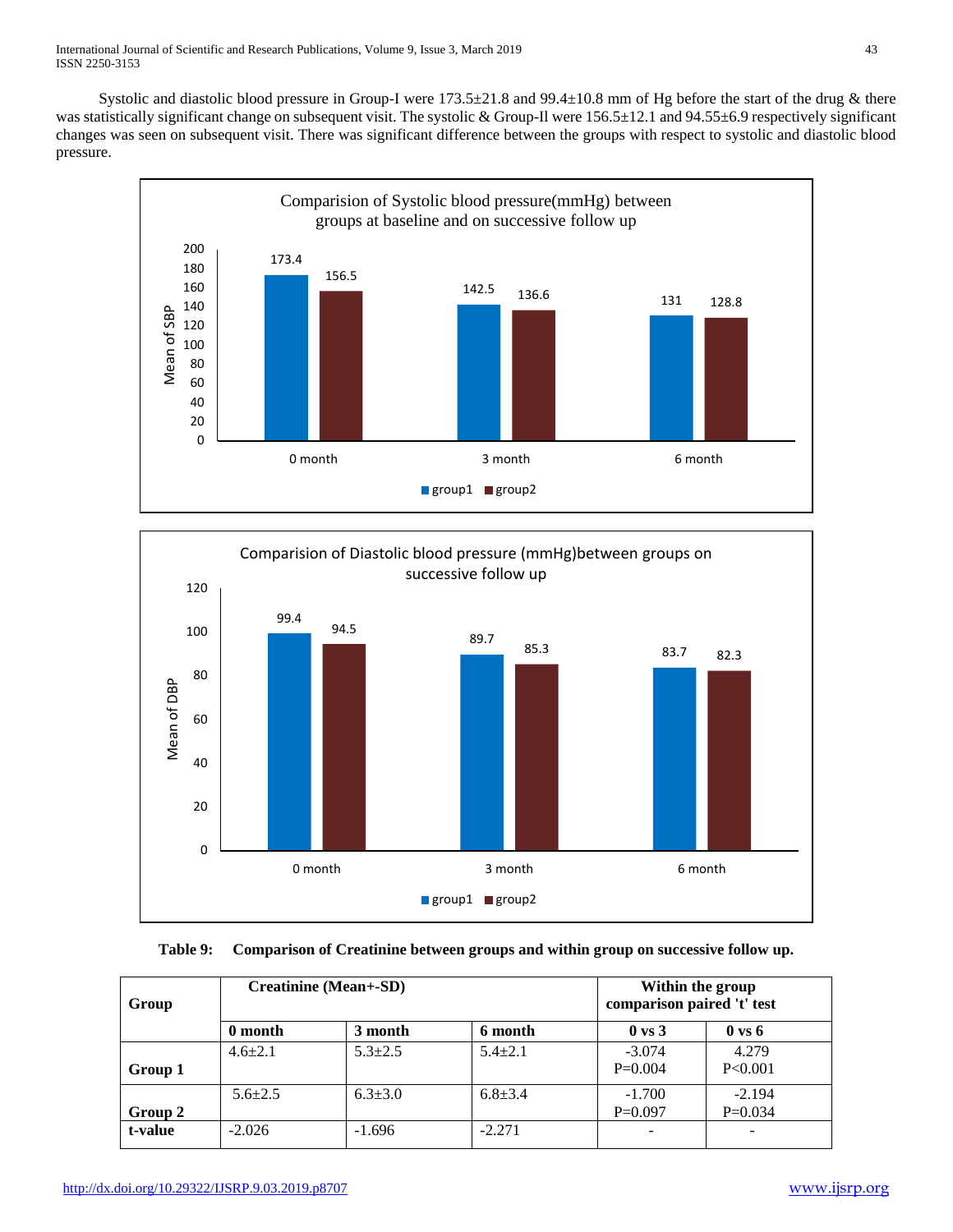| ~value<br>$\mathbf{D}$<br>- | 046<br>__ | 094<br>. . <del>.</del> . | $\sim$<br>v.v∠v<br>$  -$ |  |
|-----------------------------|-----------|---------------------------|--------------------------|--|
|                             |           |                           |                          |  |

 Mean serum creatinine at the initial visit was 4.6±2.1mg in Group-I ranging from 1.7mg to 9.6 mg and 5.6±2.5mg in Group-Il ranging from 1.6 mg t09.6mg. Difference was significant on subsequent visit in Group-I and Group-fl. On intergroup comparison differences were statistically significant at six months.



**Table 13: Comparison of CIMT between groups and within group on successive follow up**

| Group   | <b>CIMT</b> (Mean+-SD) |                 |                 | Within the group<br>comparison paired 't' test |                     |
|---------|------------------------|-----------------|-----------------|------------------------------------------------|---------------------|
|         | 0 month                | 3 month         | 6 month         | $0 \text{ vs } 3$                              | $0 \text{ vs } 6$   |
| Group 1 | $0.99 \pm 0.08$        | $0.98 \pm 0.16$ | $0.90 \pm 0.12$ | $-3.894$<br>P<0.001                            | $-773$<br>$P=0.444$ |
| Group 2 | $0.85 \pm 0.10$        | $0.81 \pm 0.08$ | $0.78 \pm 0.07$ | 7.714<br>$P=0.001$                             | 7.181<br>P<0.001    |
| t-value | 1.662                  | 5.957           | 5.510           |                                                | ۰                   |
| p-value | .100                   | < 0.001         | < 0.001         |                                                |                     |

Mean Carotid Intima Media Thickness in Group-I at baseline was  $0.99\pm0.08$  ranging from 0.68 to 1.42, while in Group-Il 0.85±0.10 ranging from 0.68 tol.18, at baseline and was statistically significant on subsequent visit. While on intergroup comparison, changes were statistically significant at three and six months.

| Group   | <b>GFR</b> (Mean+-SD) |                 | Within the group<br>comparison paired 't' test |                   |                    |
|---------|-----------------------|-----------------|------------------------------------------------|-------------------|--------------------|
|         | 0 month               | 3 month         | 6 month                                        | $0 \text{ vs } 3$ | $0 \text{ vs } 6$  |
| Group 1 | $21.8 \pm 15.7$       | $18.7 \pm 11.1$ | $17.2 \pm 10.4$                                | 3.280<br>P<0.002  | 3.503<br>$P=0.001$ |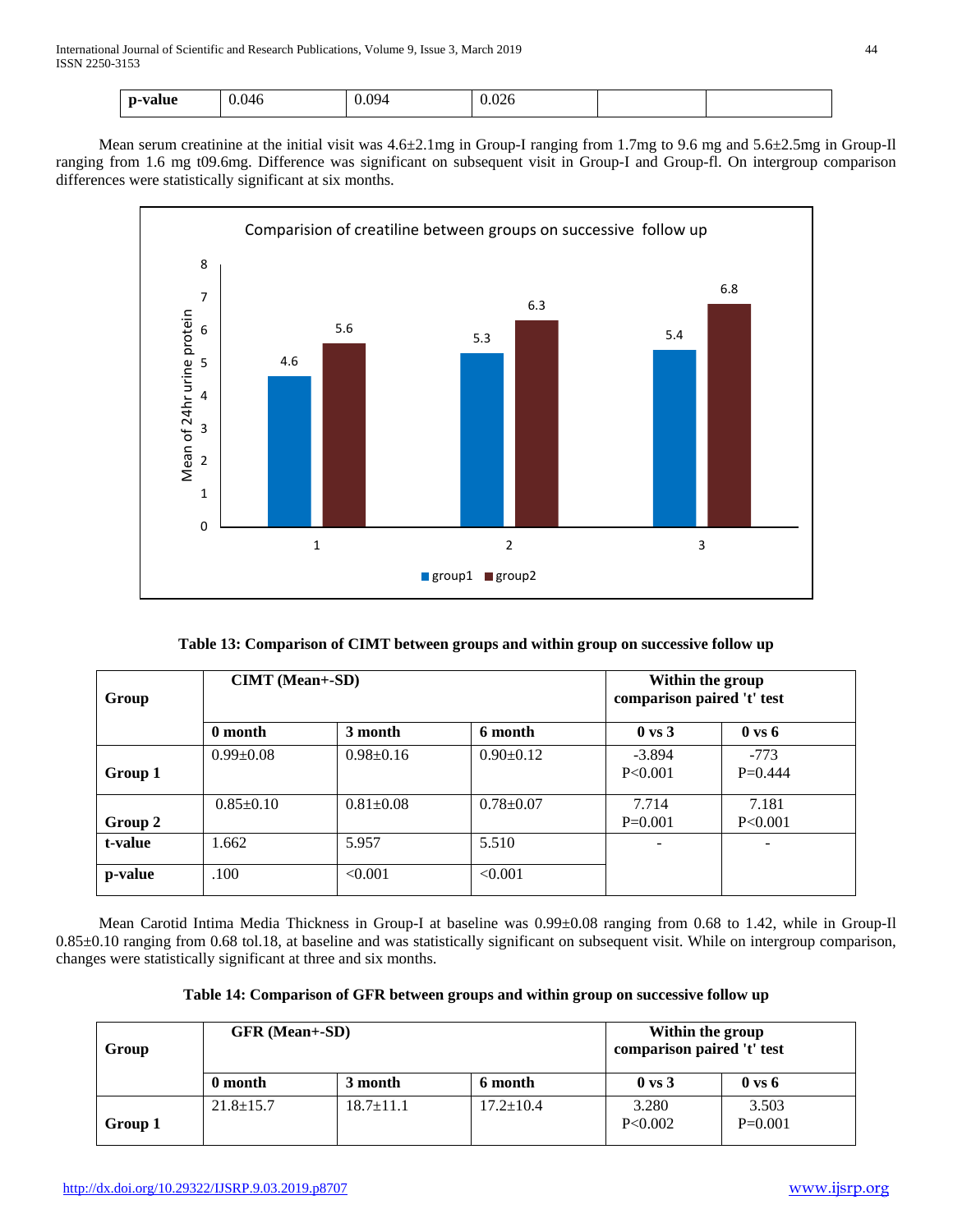|         | $20.0 \pm 14.4$ | $16.5 + 9.4$ | $15.7 + 9.5$ | 1.660     | 1.901   |
|---------|-----------------|--------------|--------------|-----------|---------|
| Group 2 |                 |              |              | $P=0.105$ | P<0.065 |
| t-value | 0.535           | 0.645        | 0.643        | ۰         | -       |
| p-value | 0.594           | 0.521        | 0.522        |           |         |

Mean GFR in group –I at baseline in 21.8±15.7, ranging from 5.1 to 61.8, while in group-II 20.08±14.4 ranging from 5.1 to 61.8. GFR was statistically significant in group-I on subsequent follow up.in between group comparison GFR changes are insignificant.



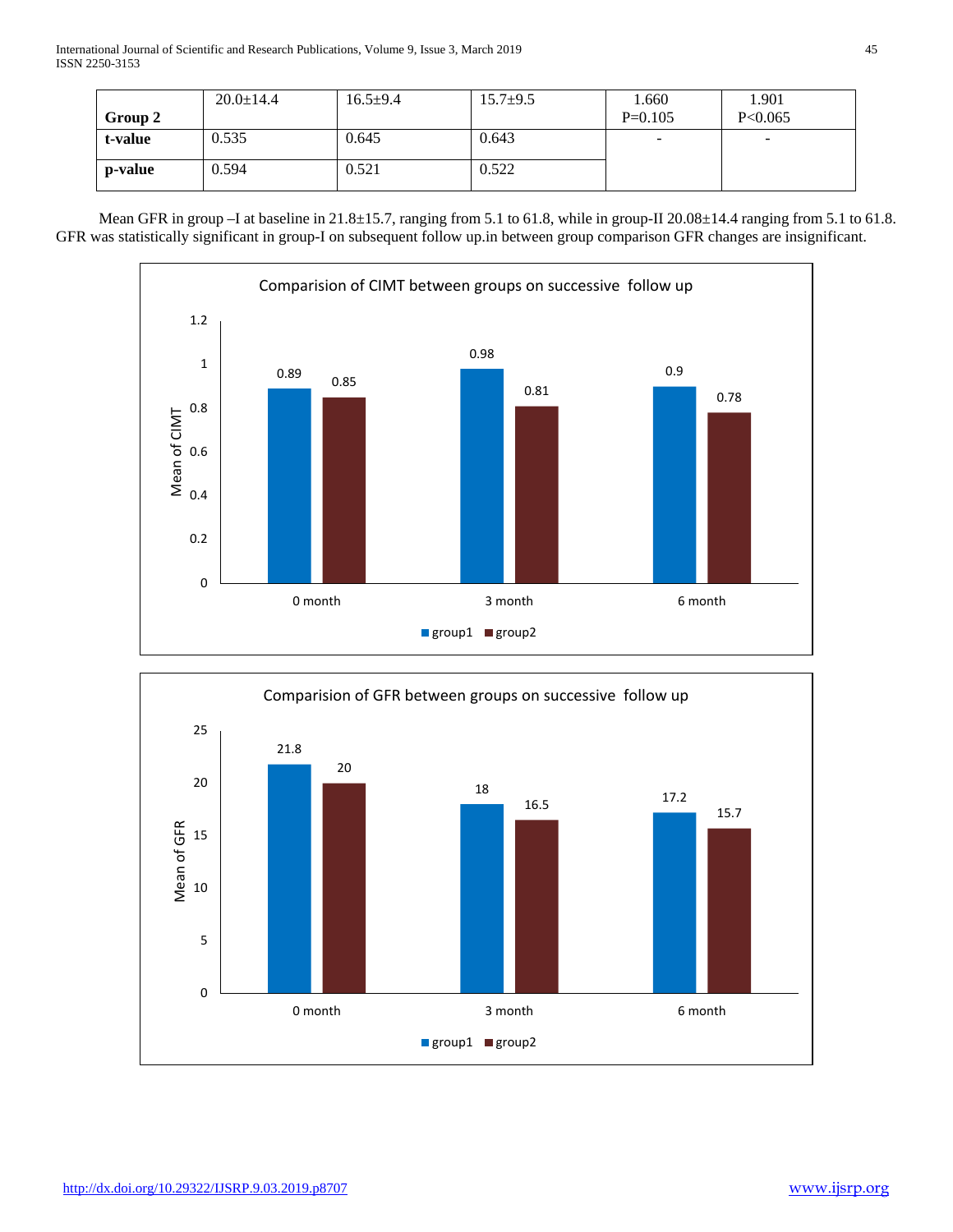## IV. DISCUSSION

 There is an urgent need to focus new concepts and targets for the managements of chronic diseases. As in the present investigation, we are concentrating on the treatment modalities for chronic kidney disease with hypertension with abnormal lipid profile.

 Among 95 patients of chronic renal failure taken for study, Eighty patient of chronic renal failure with hypertension completed the six months follow-up and were finally included in the study. Group-I consisted of forty patients treated with Salicinol and Atorvastatin, group-Il consisted of forty patients treated with Atorvastatin only.

 Age of patient ranged from 20 years onwards. Mean age of patient in various group were well matched & there was no significant statistical differences. Mean age of group-I was 53.9 yrs & Mean age of Group-Il was 51.75

 There was male preponderance in our patient. Overall 65% patients were male & 35% were female. In Group-1 623% patient were male while in Group-Il

 67.5% were male. The male predominance in our patient is probably a reflection of male dominance in the social structure of our society. We have a society where male children are more cared for and adult male is the bread earner of the family. So. probably male patient are brought for the treatment to the hospital more frequently.

 Most common presenting features was the subjective feeling of weakness in 100% of patients in all groups Other common symptoms were anorexia, edema, nausea vomiting and sleep disorder. Patients were evaluated for any improvement or deterioration of symptoms like pallor & edema on subsequent visits. Pallor in Group-I present in 72.5% of cases at the time of start of study but on follow up after 6 months. it was present only in 37.5% of cases. While in Group-Il pallor was present in 72.5%. at the start of study while after 6 months was present in 50% of cases. Similarly edema at baseline in Group-I was 75% but after 6 months of follow up. it was present in 17.5%. while in group-ll. at baseline edema was present in 57.5% but after 6 months of follow up was present in 12.5% of patients.

 Systolic blood pressure & Diastolic blood pressure in Group-I at baseline were173.4±21.8 & 99.4±10.8 while in Group-Il were  $156.5\pm12.1$  &  $94.5\pm6.8$  respectively. On Subsequent follow up SBP & DBP were statistically significant. probably because of tight control of blood pressure by using anti hypertensive therapy along With .

 Serum Creatinine at baseline in Group-I & Group-Il were 4.6±2.1 & 5.6±2.5 respectively changes were statistically significant on subsequent visit at three and six months. On intergroup comparison changes were statistically significant at six month, probably role on salicinol in retardation of CKD progression.

 Mean carotid intima media thickness at baseline in Group-I & Group-II 0.89±0.08 & 0.85±0.10. Reduction in CIMT value were statistically significant on subsequent visit at three & six months. On intergroup comparison in CIMT were statistically significant at three and six months suggesting atherosclerosis scavenging role of salicinol.

 Mean GFR in Group-I & Group-Il at baseline were  $21.8\pm15.7$  &  $20.0\pm14.4$ . On subsequent visit, changes were statistically significant in Group-I only. On intergroUP comparison, changes were statistically insignificant, suggesting probably no role of salicinol on GFR changes.

## V. SUMMARY AND CONCLUSION

 Present study entitled "Study of Comparative evaluation of atorvastatin and salicinol (salacia Roxburghii) on GFR and carotid intima media thickness in patient of chronic kidney disease with hypertension" was conducted at the Department of Nephrology, Institute of Medical Sciences, Banaras Hindu University, Varanasi between the period of May 2016 to June 2017.

 Eighty patient of mild to moderate chronic renal failure were included in the study. Forty patient, each were randomized to two groups. Group-I were on Atorvastatin & Salicinol while Group-Il were kept on Atorvastatin only. The salient features of this study are :

 1. The male patients dominated over the female patients with a male to female ratio of 2:1.

 2. Age of the patient ranged from 20yrs onward. Majority of the patient were above 40yrs of age.

 3. Commonest symptom was weakness in all the groups followed by anorexia, swelling over body, pallor & sleep disorders.

 4. No significant effect of the drug was seen on 24hrs urinary protein, blood pressure, hemoglobin & GFR.

 6. In patient treated with Atorvastatin and Salicinol serum creatinine showed significant changes  $( $0.05$ )$  at the end of six months.

 9. In patient treated with Atorvastatin and Salicinol, carotid intima media thickness showed significant decrease (<0.001) at three month and at the end of study.

 Thus on overall favorable effect of salicinol was seen with respect to , serum creatinine& carotid intima media thickness. However in this study the follow-up period was only six months which is relatively a short period to assess the effect of salicinol on GFR & CIMT which has a natural course running into years, A large prospective study is recommended to further establish the findings of this study.

### **REFERENCES**

- [1] Agarwal R. Effects of statins on renal function. Mayo Clin Proc 2007; 82:1381-90.
- [2] Alexander, RW. (1994) Inflammation and coronary artery disease N Engl J Med. 331,468-469.
- [3] Anderson RJ, O'Brien M, MaWhinney S, et al. Mild renal failure is associated with adverse outcome after cardiac valve surgery. Am J Kidney Dis. 2000;35: 1127-1134.
- [4] Barzilai, N, She L, Liu BQ, Vuguin P, Cohen P, Wang J, and Rossetti L. Surgical removal of visceral fat reverses hepatic insulin resistance. Diabetes 48: 94-98, 1999**.**
- [5] Bello AK, de Zeeuw D, El Nahas M, et al. Impact of weight change on albuminuria in the general population. Nephrol Dial Transplant. 2007;22:1619-1627.
- [6] Beers, R.F. Jr. and Sizer IW: Journal of Biological Chemistry 195:133-140, 1952.
- [7] Callister TQ, Raggi P, Cooil B, et al. Effect of HMG-CoA reductase inhibitors on coronary artery disease as assessed by electron-beam computed tomography. N Engl J Med.
- [8] Carey, DG, Jenkins AB, Campbell LV, Freund J, and Chisholm DJ. Abdominal fat and insulin resistance in normal and overweight women: direct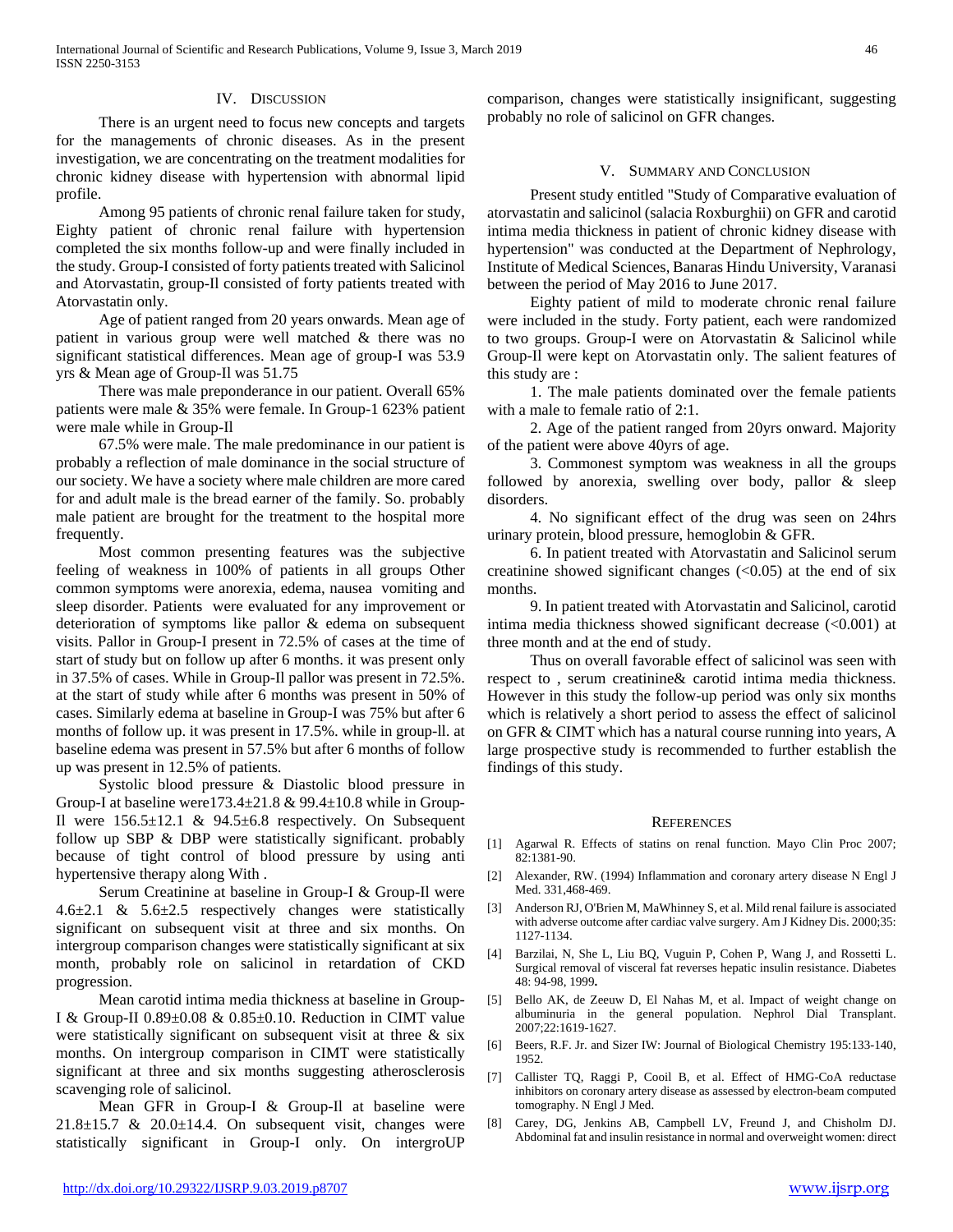measurements reveal a strong relationship in subjects at both low and high risk of NIDDM. Diabetes 45: 633-638,1996.

- [9] Chakravarti,R et al.,Antidiabetic and hypolipidemic potential of DRF-2519 a dual activator of PPARa and PPARg.Eur.j.pharmacol.,491,195206;2004.
- [10] Dunn M. J. and Hood, V. L "Prostaglandins and the kidney,"The American Journal of Physioloev, vol. 233, no. 3, pp. 169-184, 1977.
- [11] Duncan BB, Schmidt Ml, Pankow IS, Bang H, Couper D, Ballantyne CM, Hoogeveen RC, Heiss G: Adiponectin and the development of type 2 diabetes: the Atherosclerosis Risk in Communities Study. Diabetes 2004
- [12] E. Saad, B. Charra, and D. S. C. Raj, "Hypertension controlwith daily dialysis," Seminars in Dialysis, vol. 17, no. 4, pp.295-298, 2004.
- [13] Effect of intensive blood-glucose control with metformin on complications in overweight patients with type 2 diabetes (UKPDS 34). UK Prospective Diabetes Study (UKPDS) Group. Lancet. 1998;352:854-865.
- [14] Finck BN, Lehman J.J, Leone TC, Welch MJ, Bennett MJ, Kovacs A, et al. The cardiac phenotype induced by PPAR-a overexpression mimics that caused by diabetes mellitus. J Clin Invest; 1 09: 121-30; 2002.
- [15] Finn AV, Kolodgie FD, Virmani R. Correlation Between Carotid Intimal/Medial Thickness and Atherosclerosis. A Point of View From Pathology [published online ahead of print August 13, 2009]. Arterioscler Thromb.
- [16] Flamming et al., Genotoxicity testing of salacia oblonga extract. Food and chemical toxicology 44:1868- 1874, 2006.
- [17] G. Opelz and B. D"ohler, "Improved long-term outcomes after renal transplantation associated with blood pressure control," American Journal of Transplantation, vol. 5, no. 11, pp. 2725- 2731, 2005.
- [18] G"unal Al, S. Duman, M. " Ozkahya et al., "Strict volume control normalizes hypertension in peritoneal dialysis patients," American Journal of Kidney Diseases, vol. 37, no. 3, pp. 588-593, 2001.
- [19] Howard G. Burke Gt., Szklo M, et al. Active and passive smoking are associated With increased carotid wall thickness. The Atherosclerosis Risk in Communities study. Arch Intern Med.
- [20] Huang et al., Salacia oblonga root improves cardiac lipid metabolism in Zucker diabetic fatty rats: modulation of cardiac PPAR- ct mediated transcription Of fatty acid and metabolic genes. Toxciology and applied pharmacology 210, 78-85, (2006).
- [21] Isbel NM, Haluska B, Johnson DW, et al. Increased targeting of cardiovascular risk factors in patients with chronic kidney disease does not improve atheroma burden or cardiovascular function. Am Heart J. 2006;151:745-753.
- [22] Ishani A, Xue JL, Himmelfarb J, et al. Acute kidney injury increases risk of ESRD among elderly. J Am Soc Nephrol. 2009;20:223-228.
- [23] Jinnouchi Y, Yamagishi S, Takeuchi M, Ishida S, Jinnouchi Y, Jinnouchi J, et al. At0rvastatin decreases serum levels of advanced glycation end products (AGES) in patients with type 2 diabetes. Clin Exp Med 2006; 6:191-3.
- [24] Johnson RJ, Riviighn SD, Kim YG, et al. Reappraisal of the pathogenesis and consequence of hyperuricemia in hypertension, cardiovascular disease and renal disease. Am J Kidney Dis. 1999;33:225-234.
- [25] Kakkar P, Das B and Viswanathan PN.: A modified spectrophotometric assay of superoxide dismutase. Ind. J of Biochem. Biophys. 1984(21): 130-32.
- [26] Kakkar P, Das B and Viswanathan PN.: A modified spectrophotometric assay of superoxide dismutase. Ind. J of Biochem. Biophys. (21): 130-32, 1984.
- [27] Lott JA, Lu CJ. Lipase isoforms and amylase isoenzymes assays and application in the diagnosis ofacute pancreatitis. Clin. Chem. 1991, 37:361.
- [28] Israelian-Konaraki Z, Reaven PD. peroxisome proliferator-activated receptor aalpha and atherosclerosis: from basic mechanisms to clinical implications. Cardiol Rev; 13:240-6; 2005.
- [29] Manjunath G, Tighiouart H, Coresh J, et al. Level of kidney function as a risk factor for cardiovascular outcomes in the elderly. Kidney Int. 2003;63:1121— 1129.
- [30] Manjunath G, Tighiouart H, Ibrahim H, et al. Level of kidney function as a risk factor for atherosclerotic cardiovascular disease in the community. J Am coil Cardiol.
- [31] National Kidney Foundation. K/DOQI kidney disease outcome quality initiative. Am J Kidney Dis.
- [32] Neely JR, Rovetto MJ, Oram JF. Myocardial utilization of carbohydrate and lipids. Prog Cardiovasc Dis; 15:289-329; 1972.
- [33] O'Brien MM, Gonzales R, Shroyer AL, et al. Modest serum creatinine elevation affects adverse outcome after general surgery. Kidney Int. 2002;62:585— 592.
- [34] Ohkawa H, Ohishi N, Yagi K. Assay for lipid peroxides in animal tissues by thiobarbituric acid reaction. Annals of Biochemistry 1979 (95): 351-58.
- [35] Preston E, Ellis MR. Kulinskaya E, Davies AH, Brown EA. Association between carotid artery intima-media thickness and cardiovascular risk factors in CKD. Am J Kidney Dis.
- [36] Prieto, P., Pineda, M.. & Aguilar, M. Spectrophotometric quantitation of antioxidant capacity through the formation of phosphomolybdenum complex: specific application to determination of vitamin E. Analytical Biochemistry, 269: 337-341; 1999.
- [37] R. Agarwal and R. R. Lewis, "Prediction of hypertension in chronic hemodialysis patients," Kidney International, vol. 60, no. 5, pp. 1982-1989, 2001.
- [38] R. Cocchi, E. D. Esposti, A. Fabbri et al., "Prevalence of hypertension in patients on peritoneal dialysis: results of an Italian multicentre study," Nephrology Dialysis Transplantation, vol. 14, no. 6, pp. 1536-1540, 1999.
- [39] strippoli GF, Navaneethan SD, Johnson DW, et al. Effects of statins in patients with chronic kidney disease: metaanalysis and meta-regression of randomised controlled trials. BMJ. 2008;336:645-651.
- [40] studer M, Briel M, Leimenstoll B, et al. Effect of different antilipidemic agents and diets on mortality: a systematic review. Arch Intern Med. 2005;165:725730.
- [41] Taal MW, Brenner BM. Renal risk scores: Progress and prospects. Kidney Int.
- [42] Tanaka T, Yamamoto J, Iwasaki S, Asaba H, Hamura H, Ikeda Y, Watanabe M,
- [43] U S Renal Data System, USRDS 2010 Annual Data Report: Atlas of Chronic Kidney Disease and End-Stage Renal Disease in the United States, National Institutes of Health, National Institute of Diabetes and Digestive and Kidney Diseases. Bethesda, Md, USA, 2010.
- [44] U.S. Renal Data System. USRDS 2007 Annual Data Report: Atlas of End Stage Renal Disease in the United States. Bethesda, Md: National Institutes of Health, National Institutes of Diabetes and Digestive and Kidney Diseases; 2007. Available at: www.usrds.org.
- [45] Vaziri ND, Moradi H. Mechanisms of dyslipidemia of chronic renal failure. Hemodial Int. 2006;10:1-7.
- [46] Vaziri ND, Sato T, Liang K. Molecular mechanisms of altered cholesterol metabolism in rats with spontaneous focal glomerulosclerosis. Kidney Int.
- [47] wolf, B.w., Weisbrode, S.E., Safety evaluation of an extract from Salacia oblonga. Food and chemical Toxicology 41, 867-874). (Flammang, A.M., Erexson, G.L., Mecchi, M.S., Murli, H., 2006. Genotoxicity testing of a Salacia oblonga extract. Food and Chemical Toxicology 44,1868-1874; 2003.
- [48] Wright RS, Reeder GS, Herzog CA, et al. Acute myocardial infarction and renal dysfunction: a high-risk combination. Ann Intern Med. 2002; 137:563— 570.
- [49] Yamagishi S, Matsui T, Nakamura K. Atorvastatin and diabetic vascular complications. Curr Pharm Des 2006; 12:1549-54.
- [50] Yamagishi S, Matsui T. Advanced glycation end products (AGEs), oxidative stress and diabetic nephropathy. Oxid Med Cell Longev 2010; 3:1-8.
- [51] Zhao Y, Marcel YL. Serum albumin is a significant intermediate in cholesterol transfer between cells and lipoproteins. Biochemistry. 1996;35:71747180.
- [52] Zhou YT, Grayburn P, Karim A, Shimabukuro M, Higa M, Baetens D, et al. Lipotoxic heart disease in obese rats: implications for human obesity. Proc Natl Acad Sci D S A; 97: 1784-89; 2000.

### AUTHORS

**First Author** – Dr. Manish Kumar Bhaskar, Departmentof Nephrology, Sir Sundarlal Hospital, BHU, Varanasi **Second Author** – Prof. R.G Singh, Departmentof Nephrology, Sir Sundarlal Hospital, BHU, Varanasi **Third Author** – Dr.Pallavi V.Latpate, Departmentof Nephrology, Sir Sundarlal Hospital, BHU, Varanasi

<http://dx.doi.org/10.29322/IJSRP.9.03.2019.p8707> [www.ijsrp.org](http://ijsrp.org/)